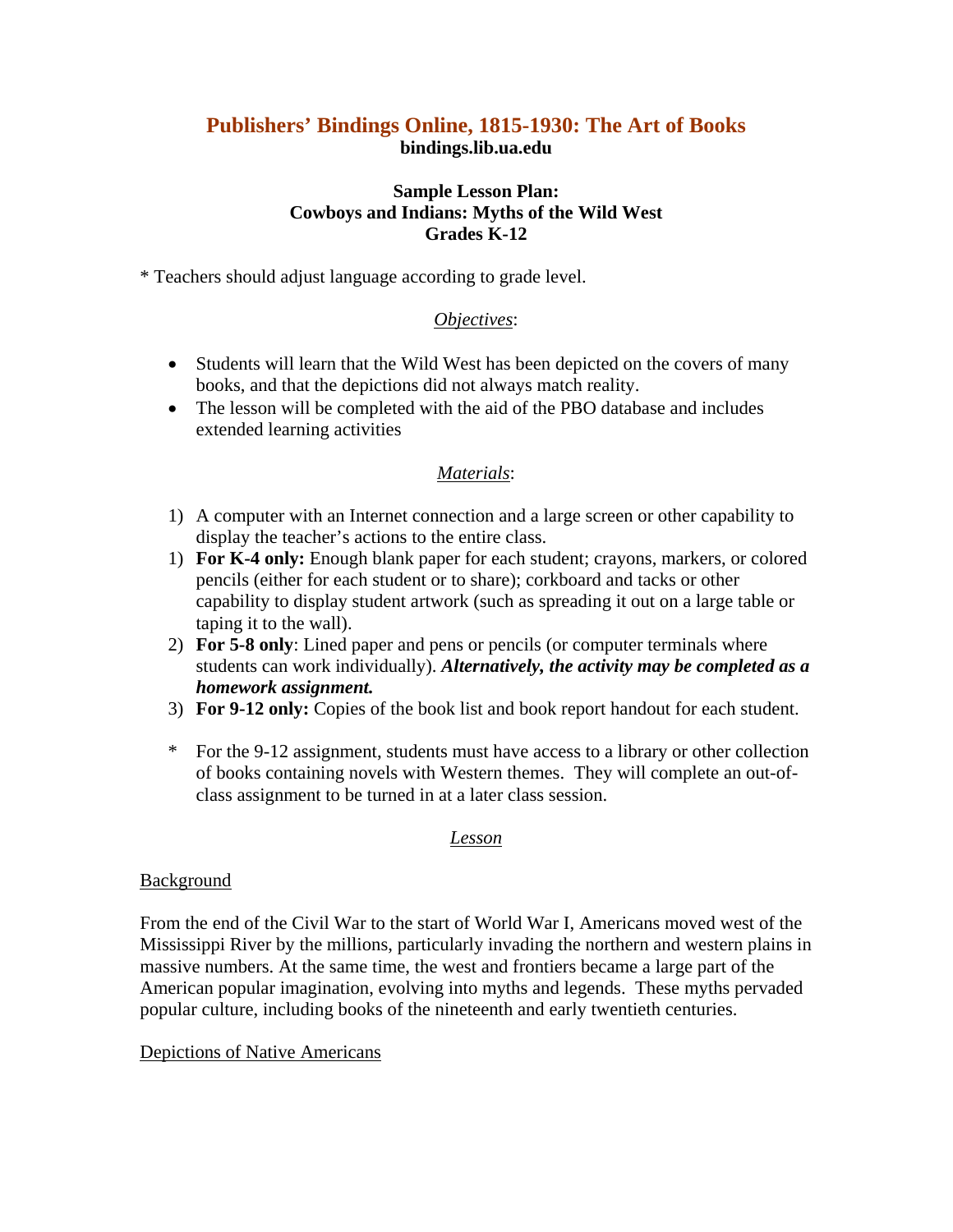Westward movement had devastating consequences for Native Americans of the plains and southwest. Plains Indians saw the basic foundation of their society and culture demolished by the annihilation of millions of buffalo. All Native Americans were forced into submission and onto reservations by the American military in a series of wars between the 1860s and the 1880s.

[Teacher's Note: Go to [http://bindings.lib.ua.edu/sitesearch.html,](http://bindings.lib.ua.edu/sitesearch.html) select the "Search by Keyword" link, and click on "Guided Search" at the top of the page. In the first search box, type in pba00731. Click on the thumbnail of the book cover, then enlarge the illustration by clicking on the largest of the three boxes under it.]

The Plains Indian wars were a topic of many books of the time, and books by soldiers involved in the campaigns were particularly popular. This 1874 book by Gen. George Custer, called *My life on the plains; or, Personal experiences with Indians*, is one example. Notice the enormous bison head on the cover, which was a symbol that instantly said "western."

[Click on "Guided Search" at the top of the page. In the first search box, type in pba00012. Click on the thumbnail of the book cover, then enlarge the illustration by clicking on the largest of the three boxes under it.]

The cover art of other soldiers' stories conveyed western themes instantly as well. Col. Richard Dodge's stories of *Our Wild Indians*, for example, depicted actual Native Americans only in faceless silhouette. But with shields and tomahawks emblazoned prominently on the front and spine, one could be guaranteed that Dodge's "experiences" with the "Red Men of the Great West" would be filled with accounts of triumphs over the warriors of the plains.

[Click on "Guided Search" at the top of the page. In the first search box, type in pba01111. Click on the thumbnail of the book cover, then enlarge the illustration by clicking on the largest of the three boxes under it.]

Many fiction and non-fiction books of the nineteenth and early twentieth centuries depicted Native Americans on their covers, and not just those about the far west. However, no matter where or when the story of the book in question is supposed to occur, Indians portrayed on a book's cover are practically always the stereotyped Plains Indians from the western frontier. One example is this 1930 history of the early days of white presence in and around Natchez, Mississippi. Although Native Americans of the Natchez and other tribes lived in the area during the seventeenth and eighteenth centuries, none wore the elaborate feathered headdress like the individual depicted on the cover.

[Click on "Guided Search" at the top of the page. In the first search box, type in pba00942. Click on the thumbnail of the book cover, then enlarge the illustration by clicking on the largest of the three boxes under it.]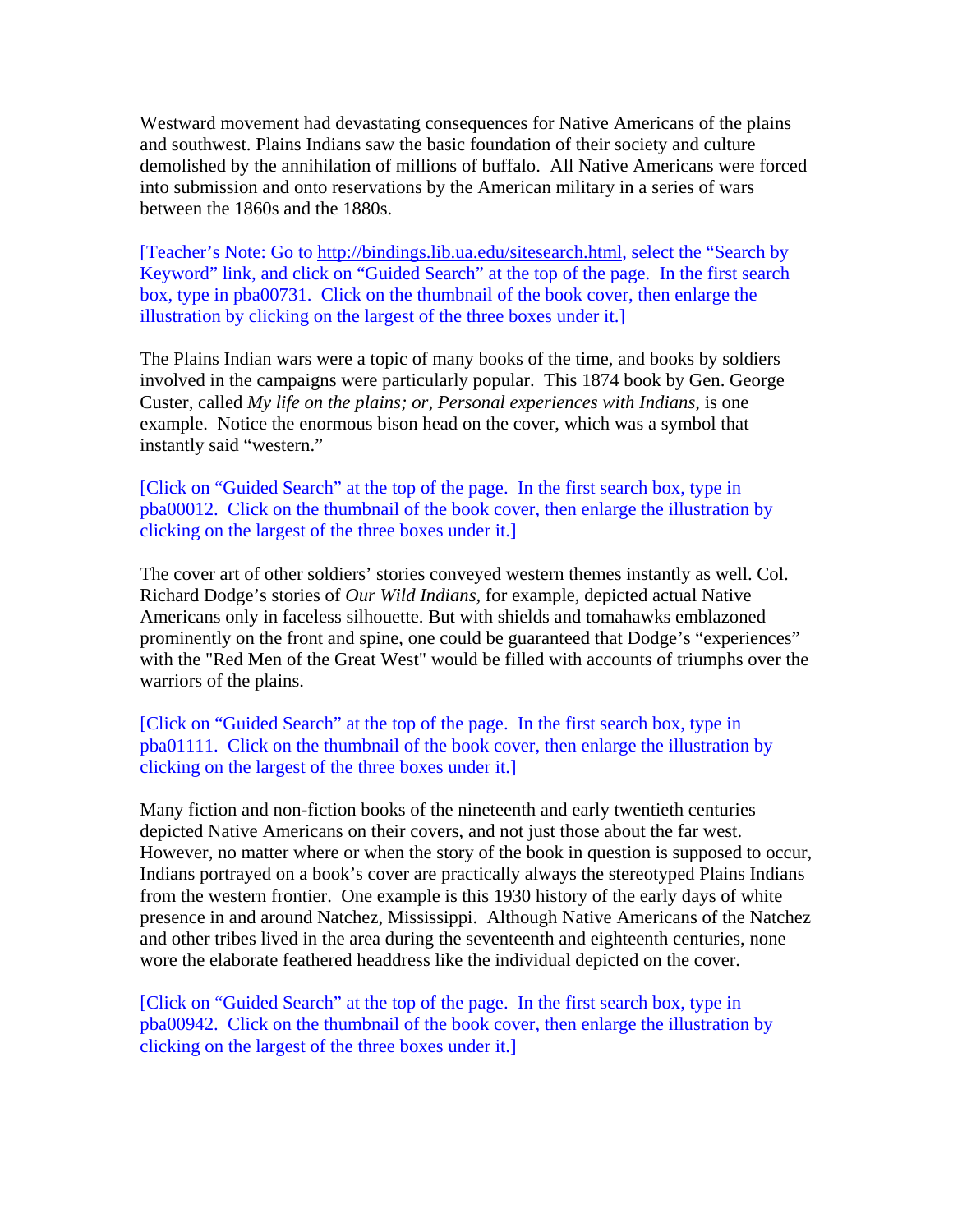Perhaps most ridiculous in its depiction of Native American life is this historical work on the Creek War. That military affair took place in 1814-1815, largely in what is now Alabama. Anyone involved in that war, however, would likely have been thoroughly confused had they seen any animal like the bison whose head is the most prominent feature of this cover, because the bison lives west of the Mississippi River, on the Great Plains. But by 1878, when this book was published, Americans saw bison and thought "Indian." Differentiating among Indian tribes and their cultures, or the reality that most Creek Indians likely never saw a bison before their evacuation to Oklahoma was likely not a major concern for publishers, and may not have been one for most readers either.

No matter what region the book discusses and no matter what genre the book represents, Native Americans usually are depicted on the cover in one of three ways: (1) as dangerous and violent savage forces that need to be dominated by the forces of American civilization, (2) as passive witnesses to the march of the white man across the western landscape, or (3) as primitive creatures of nature.

The book on the Creek War is an example of the savage depiction. Although the Creek War actually involved the armies of Andrew Jackson against the organized forces of Red Eagle, the book cover instead shows a lone white man with a gun attempting to pick off spear-carrying Native Americans on horseback.

[Click on "Guided Search" at the top of the page. In the first search box, type in pba00550. Click on the thumbnail of the book cover, then enlarge the illustration by clicking on the largest of the three boxes under it.]

Among the book covers that depict the Native American as a passive witness is *The Pioneer Boys of the Ohio.* A book for young readers published in 1925, it portrays a Native American, barely clothed except for the ubiquitous headdress, watching white pioneers march across the landscape from the woods.

[Click on "Guided Search" at the top of the page. In the first search box, type in pba00361. Click on the thumbnail of the book cover, then enlarge the illustration by clicking on the largest of the three boxes under it.]

The Native American as a primitive creature of nature can be seen in *Ned in the Block House.* Also for young readers, this book depicts a young Native American boy staving off the advances of a bear with nothing but a torch and an unused bow and arrow.

#### [Click on the spine image, at the left side of the screen.]

The idea of the primitive Native American becomes even stronger when you contrast the front cover image with the picture on the spine of the same book. Here, a young white boy demonstrates with his rifle how the forces of progress deal with the creatures of the woods.

#### Depictions of the White Man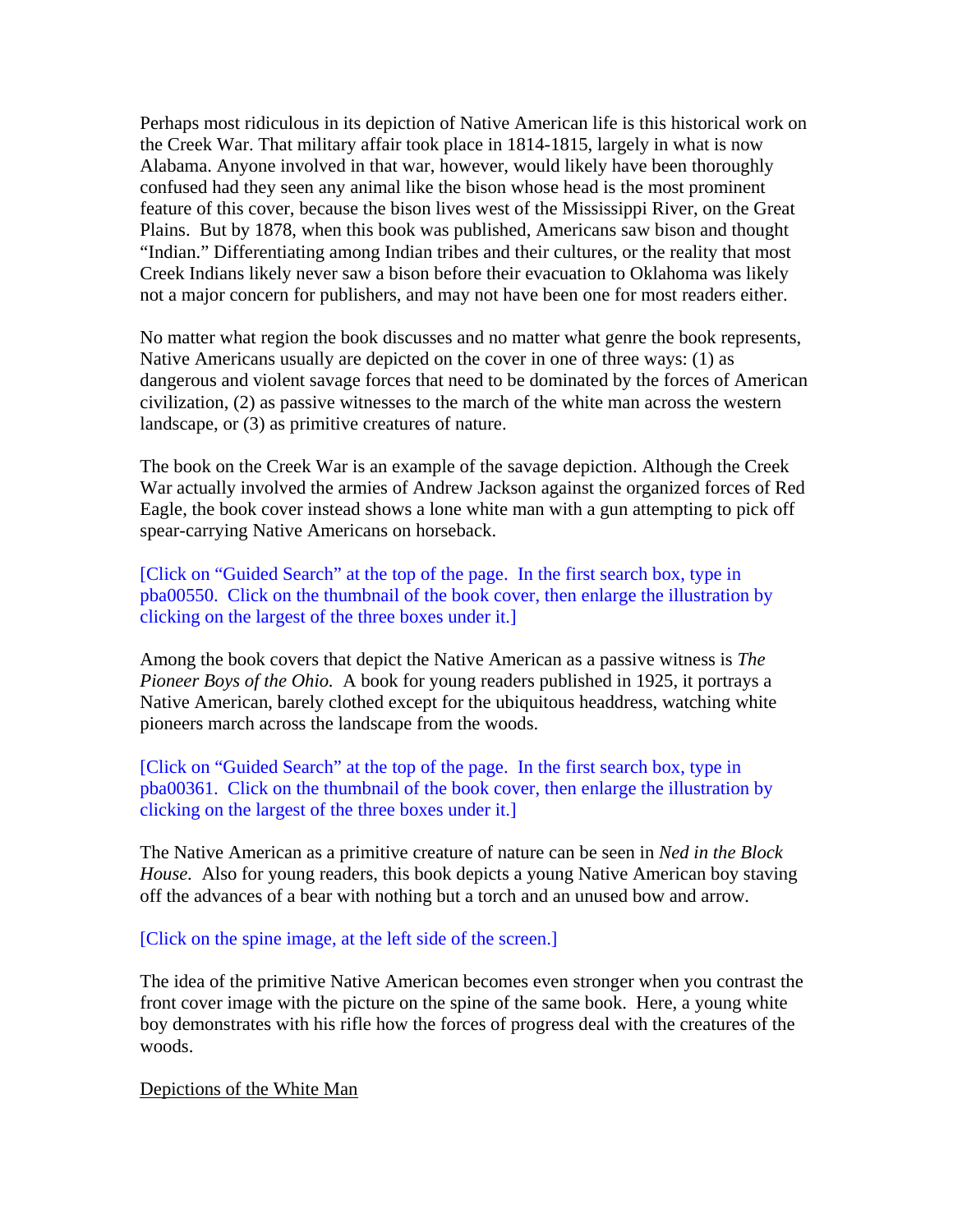[Click on "Guided Search" at the top of the page. In the first search box, type in pba00499. Click on the thumbnail of the book cover, then enlarge the illustration by clicking on the largest of the three boxes under it.]

Ultimately, the Native Americans depicted on the book covers of this period were less real people than they were symbols of the American landscape before the age of civilization. Judging from the book covers of the late nineteenth and early twentieth centuries, the real heroes of the American West were its white men. Like the Native Americans, white men could be depicted in several ways on the cover of books. One common depiction was as the ruggedly masculine, buckskin-clad, knife- and riflewielding pioneer. *Jack Sutherland* provides an example of this image. The man on the cover of this 1926 book stands tall in the foreground with his rifle held triumphantly overhead, signaling his status as a conqueror of the wilderness.

### [Click on "Guided Search" at the top of the page. In the first search box, type in pbw00015. Click on the thumbnail of the book cover, then enlarge the illustration by clicking on the largest of the three boxes under it.]

The cowboy image was among the most popular depiction of white men in the American west. Part of this image was the rodeo-like depiction of the cowboy exerting his power over nature, busting broncos and taming wild horses. *The Border Boys with the Texas Rangers*, from 1912, provides an example of this image.

[Click on "Guided Search" at the top of the page. In the first search box, type in pba00674. Click on the thumbnail of the book cover, then enlarge the illustration by clicking on the largest of the three boxes under it.]

Another facet of the cowboy image was the trail rider, driving cattle across the frontier, which can be seen in this 1903 book, *The Log of a Cowboy*.

[Click on "Guided Search" at the top of the page. In the first search box, type in pba00161. Click on the thumbnail of the book cover, then enlarge the illustration by clicking on the largest of the three boxes under it.]

Books made heroes not only of cowboys and wild frontiersman but also of outlaws and train robbers, such as those depicted in *Wild Bandits of the Border*, from 1888. Although these criminals used viciously brutal guerrilla activities during and after the Civil War, these barbaric actions were lost amid the more popular accounts of daring crimes and manly gunplay.

All of these heroes cleared the way for modernity and for the progress of American civilization. After the buckskin-clad pioneer and the cowboy came the stagecoach and the railroad, bringing the products, people, and industry of the East to civilize the region.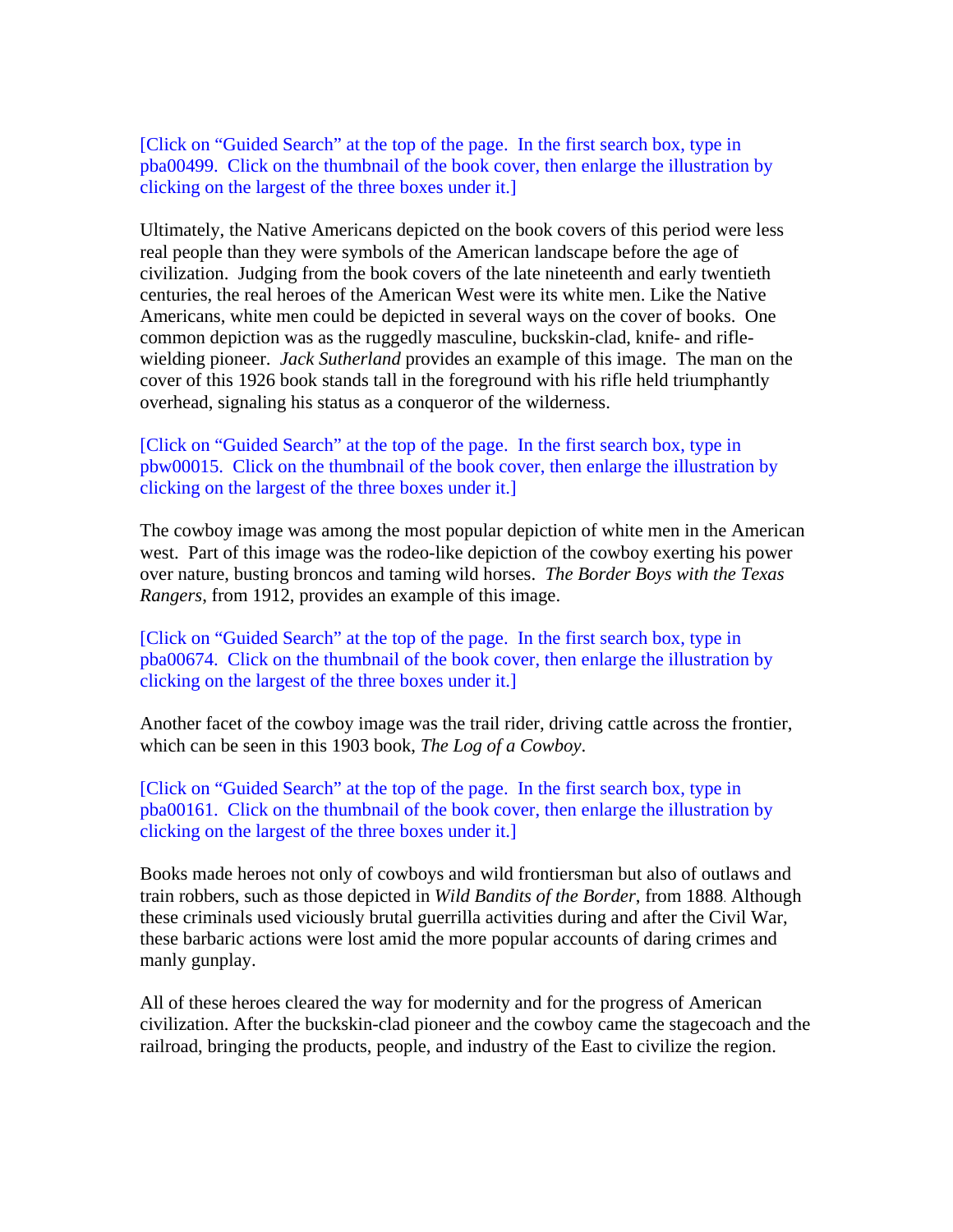[Click on "Guided Search" at the top of the page. In the first search box, type in pba00524. Click on the *endpaper image on the left side of the screen*, then enlarge the illustration by clicking on the largest of the three boxes under it.]

*When Wilderness Was King* encapsulates the depictions of Indians and the western frontiers in the late nineteenth and early twentieth centuries. If you look at the endpapers of the book (the decorated paper glued to the inside of the leather cover), you can see all of the major themes of the story of America's western expansion together: the cavalry officer facing off against the headdress-adorned Indian, the generic Indian tepee juxtaposed with the buckskin-wearing and rifle-bearing pioneer and his Victorian bride, all revolving around the army fort situated at the page's center. If the book's contents told of a time when wilderness was king, the new king of the world was the triumphant white American.

### *Activities*

### *Activity 1 (Grades K-4)*

For this activity, students will draw their own book covers depicting images of the American West. Encourage creativity.

After students complete their work, display the covers so students can see all of their classmates' designs.

### *Activity 2 (Grades 5-8)*

For this activity, students will select one of the book covers shown in class and write a story to go with it. Stories may be either hand-written or typed, depending on the materials available in class.

All students, or those who volunteer, should have an opportunity to read their stories in front of the class.

### *Activity 3 (Grades 9-12)*

For this activity, each student will choose a Western novel to read and compare it to the mythical depictions discussed in class. Instructors may distribute "Booklist: Wild West Fiction for Young Adults" or amass a list of their own from which students may select titles.

After reading their books, students will write a book report about their selections. Distribute "Guidelines for Book Reports" for students to follow.

Students should be given at least a week to read their books and write their reports. The instructor may choose to set aside a class period for students to discuss what they reported.